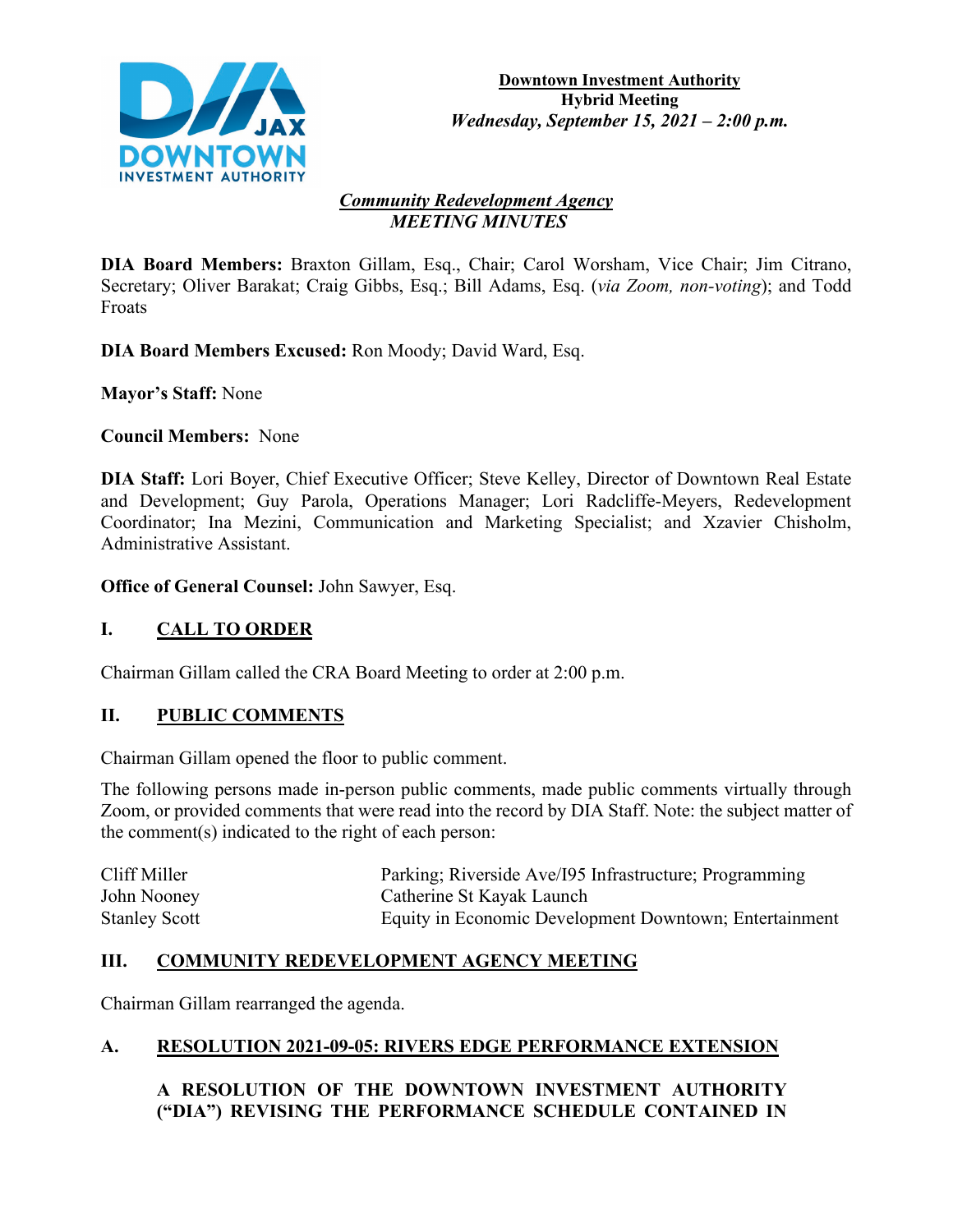Downtown Investment Authority CRA Meeting Minutes – Wednesday, September 15, 2021 at 2:00 p.m. Page 2 of 4

> **EXHIBIT J OF THE REDEVELOPMENT AGREEMENT ("RDA") BETWEEN THE CITY OF JACKSONVILLE ("CITY"), DIA, ELEMENTS DEVELOPMENT OF JACKSONVILLE, LLC ("ELEMENTS"), AND THE DISTRICT COMMUNITY DEVELOPMENT DISTRICT ("CDD") DATED JULY 12, 2018 AND RELATED DOCUMENTS, INCLUDING BUT NOT LIMITED TO THE CRA INFRASTRUCTURE IMPROVEMENTS COSTS DISBURSEMENT AGREEMENT ("DISBURSEMENT AGREEMENT") BETWEEN THE DIA, CDD AND ELEMENTS DATED DECEMBER 22, 2020 AND THE INTERLOCAL AGREEMENT ("INTERLOCAL AGREEMENT") AMONG THE CITY, DIA AND THE CDD DATED DECEMBER 22, 2020, TO ESTABLISH REVISED DATES FOR EXECUTION OF THE GENERAL CONTRACTS CONTEMPLATED FOR CONSTRUCTION OF THE UPLAND CRA INFRASTRUCTURE IMPROVEMENTS, FOR COMMENCEMENT OF THE UPLAND CRA INFRASTRUCTURE IMPROVEMENTS; AUTHORIZING THE CHIEF EXECUTIVE OFFICER OF THE DIA ("CEO") TO EXECUTE ALL NECESSARY DOCUMENTS TO EVIDENCE SUCH EXTENSION OF THE PERFORMANCE SCHEDULES WITHIN THE RDA, DISBURSEMENT AGREEMENT AND INTERLOCAL AGREEMENT; AND PROVIDING FOR AN EFFECTIVE DATE.**

Chairman Gillam gave the floor to CEO Boyer to present the resolution.

CEO Boyer proved an overview of the resolution, stating that it is an extension of up to 40 days for the developer to negotiate with potential contractors and enter into a contract. The previous contractor was the sole bidder and was nonresponsive. The resolution would also push back the commencement of construction date equal to the number of days needed but no more than 40.

Chairman Gillam called for a motion.

**Motion**: Board Member Froats moved to approve Resolution 2021-09-05 as presented

**Second:** Board Member Gibbs seconded the motion

Chairman Gillam opened the floor for discussion.

Seeing none, Chairman Gillam called for a vote.

**Vote: Aye: 6 Nay: 0 Abstain: 0**

#### **THE MOTION PASSED UNANIMOUSLY 6-0-0.**

Chairman Gillam announced each DIA Board Member and DIA staff present.

#### **B. RESOLUTION 2021-09-02: LIVE DT JAX**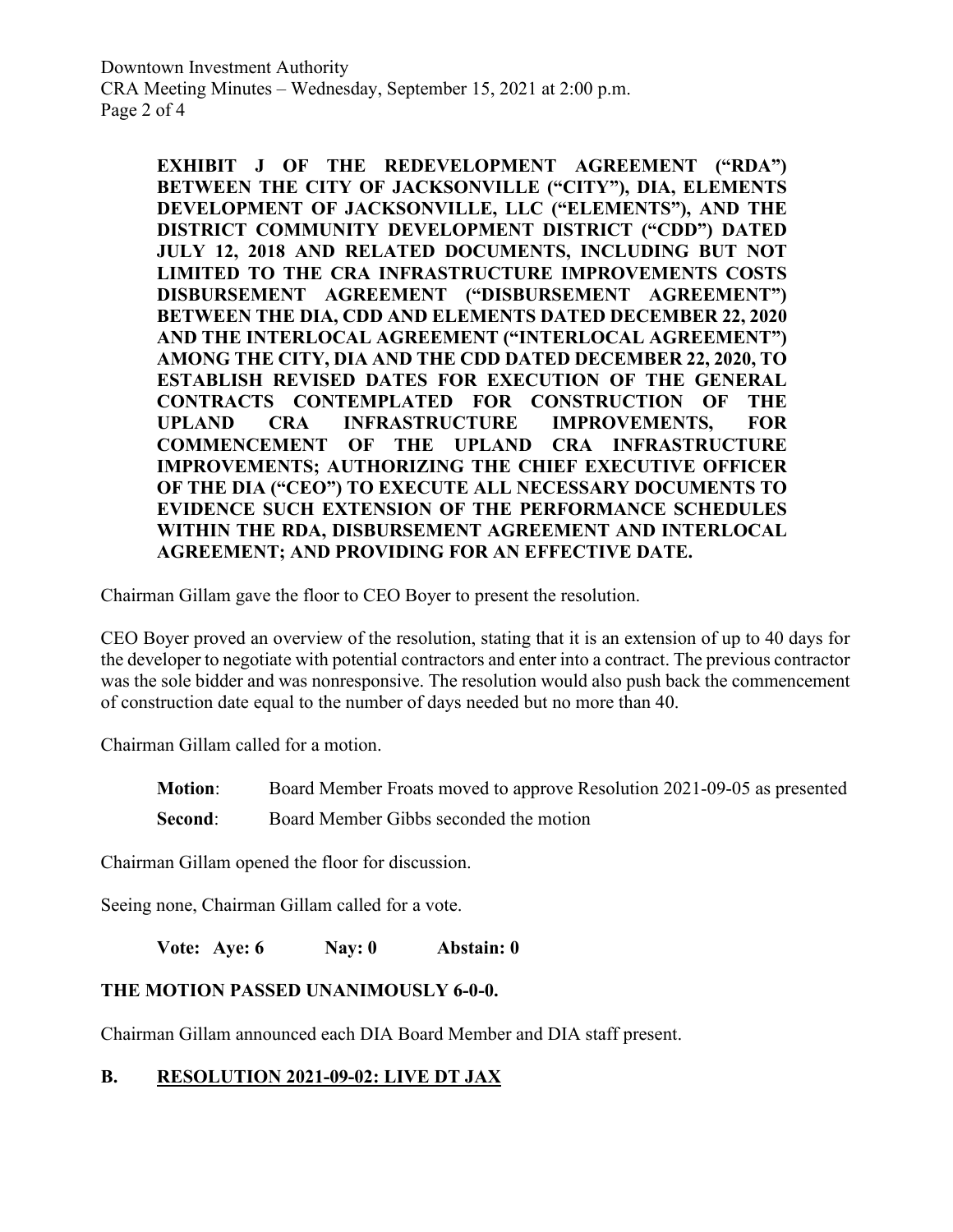Downtown Investment Authority CRA Meeting Minutes – Wednesday, September 15, 2021 at 2:00 p.m. Page 3 of 4

> **A RESOLUTION OF THE DOWNTOWN INVESTMENT AUTHORITY AUTHORIZING ITS CHIEF EXECUTIVE OFFICER TO EXECUTE AN AGREEMENT OR FUNCTIONAL EQUIVALENT WITH DOWNTOWN VISION, INC. FOR THE UPDATE, MAINTENANCE AND HOSTING OF THE LIVE DOWNTOWN JAX WEBSITE (WWW.LIVEDTJAX.COM); AUTHORIZING FUNDING IN THE AMOUNT OF TEN THOUSAND AND ZERO DOLLARS (\$10,000.00) TO BE PAID TO DOWNTOWN VISION, INC. FOR THESE WEBSITE SERVICES; PROVIDING AN EFFECTIVE DATE.**

Chairman Gillam gave the floor to CEO Boyer to introduce the resolution.

CEO Boyer provided a brief overview of the resolution, stating that both Resolution 2021- 09-02 and Resolution 2021-09-03 requests that the board authorize the DIA to provide sponsorship for contract with the Downtown Vision, Inc. which would use funds from next fiscal year's budget. Resolution 2021-09-02 provides funds to DVI for website services.

Chairman Gillam called for a motion.

**Motion**: Board Member Worsham moved to approve Resolution 2021-09-02 as presented **Second:** Board Member Citrano seconded the motion

Chairman Gillam called for discussion.

Board Member Barakat stated that he will be filing a Form 8B due to his seat on the Board of Directors for DVI.

Seeing no discussion, Chairman Gillam called for a vote.

**Vote: Aye: 6 Nay: 0 Abstain: 0**

#### **THE MOTION PASSED UNANIMOUSLY 6-0-0.**

#### **C. RESOLUTION 2021-09-03: INVEST DT JAX**

**A RESOLUTION OF THE DOWNTOWN INVESTMENT AUTHORITY AUTHORIZING ITS CHIEF EXECUTIVE OFFICER TO EXECUTE AN AGREEMENT OR FUNCTIONAL EQUIVALENT WITH DOWNTOWN VISION, INC. FOR THE UPDATE, MAINTENANCE AND HOSTING OF THE INVEST IN DOWNTOWN JACKSONVILLE WEBSITE (WWW.INVESTDTJAX.COM); AUTHORIZING FUNDING IN THE**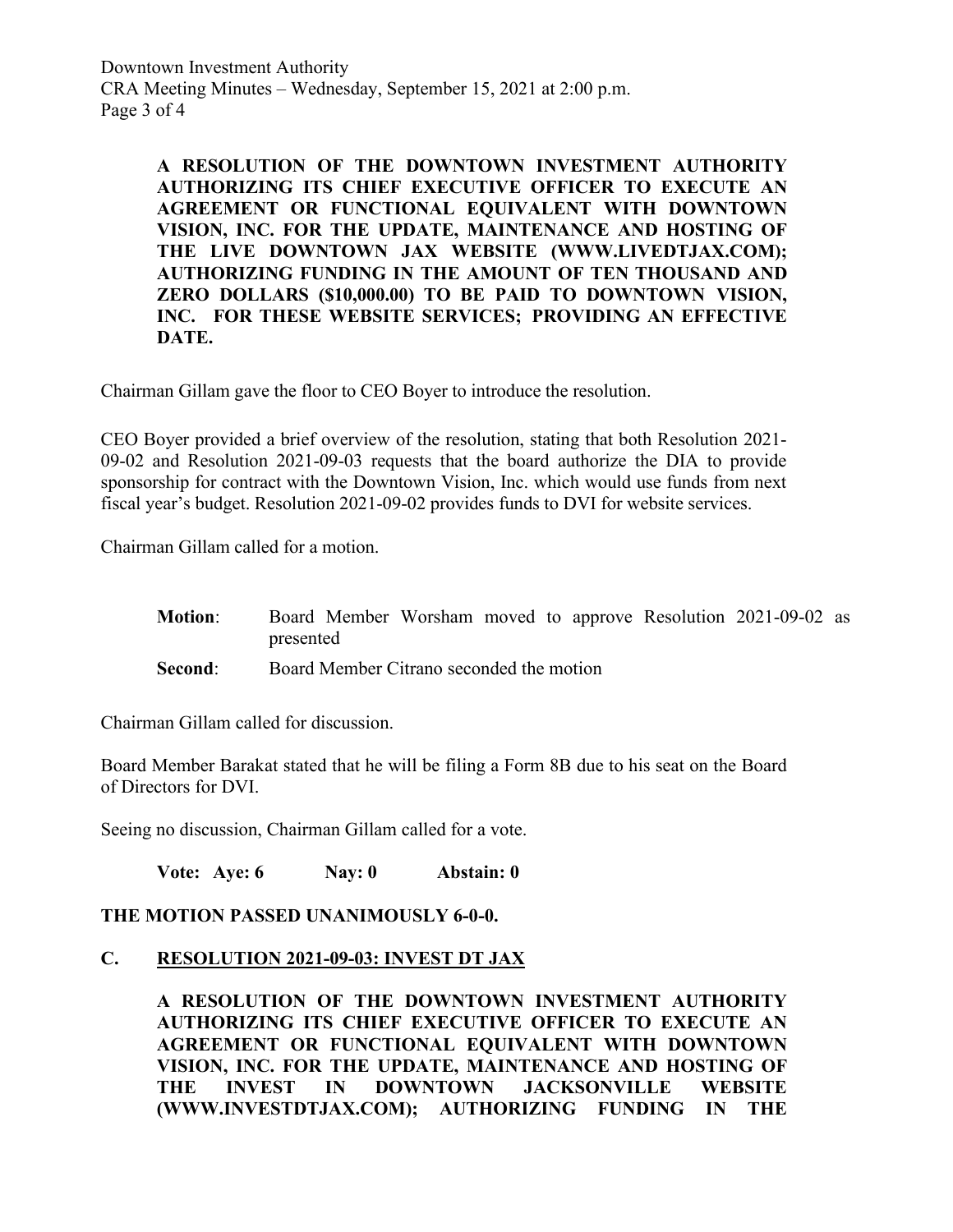Downtown Investment Authority CRA Meeting Minutes – Wednesday, September 15, 2021 at 2:00 p.m. Page 4 of 4

### **AMOUNT OF FIFTEEN THOUSAND AND ZERO DOLLARS (\$15,000.00) TO BE PAID TO DOWNTOWN VISION, INC. FOR THESE WEBSITE SERVICES; PROVIDING AN EFFECTIVE DATE.**

Chairman Gillam called for a motion.

- **Motion**: Board Member Worsham moved to approve Resolution 2021-09-03 as presented
- **Second:** Board Member Citrano seconded the motion

Chairman Gillam stated that Resolution 2021-09-03 provides funds to DVI for website services.

Chairman Gillam called for discussion.

Seeing none, Chairman Gillam called for a vote.

**Vote: Aye: 6 Nay: 0 Abstain: 0**

### **THE MOTION PASSED UNANIMOUSLY 6-0-0.**

# **D. AUGUST 18, 2021 COMMUNITY REDEVELOPMENT AGENCY MEETING MINUTES**

Having called for corrections or other edits by his fellow board members and after receiving none, Chairman Gillam asked for a motion and second on the item.

**Motion**: Board Member Gibbs moved to approve the minutes as presented

**Seconded:** Board Member Worsham seconded the motion

**Vote: Aye: 6 Nay: 0 Abstain: 0**

#### **THE MOTION PASSED UNANIMOUSLY 6-0-0.**

**ADJOURNMENT:** The Community Redevelopment Agency proceedings are adjourned at 2:16 p.m.

*The written minutes for this meeting are only an overview of what was discussed. For verbatim comments of this meeting, a recording is available upon request. Please contact Xzavier Chisholm at [xchisholm@coj.net](mailto:xchisholm@coj.net) to acquire a recording of the meeting.*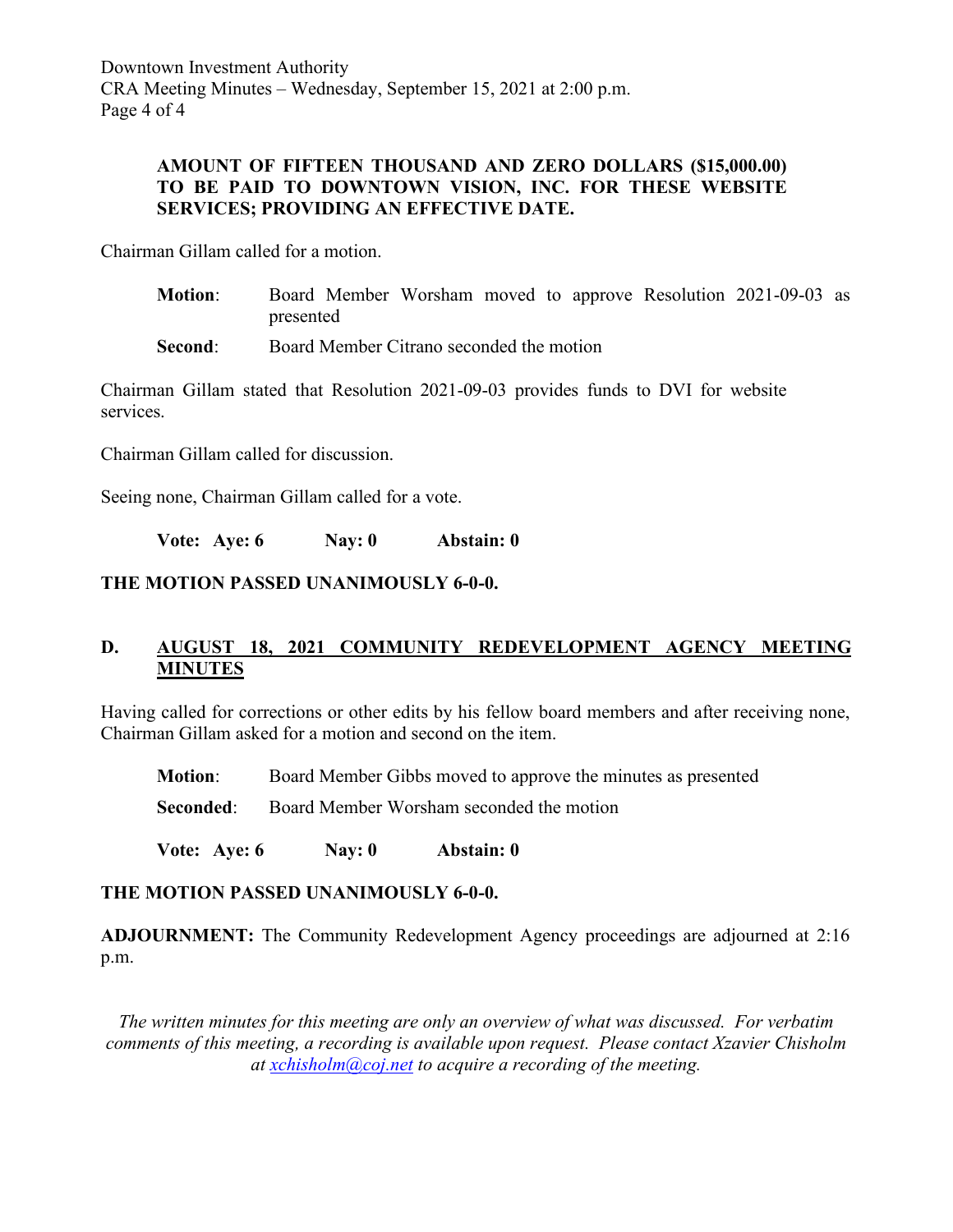

#### *Downtown Investment Authority MEETING MINUTES*

**DIA Board Members:** Braxton Gillam, Esq., Chairman; Carol Worsham, Vice Chair; Jim Citrano, Secretary; Oliver Barakat; Craig Gibbs, Esq.; Todd Froats; and Bill Adams, Esq. (*via Zoom, nonvoting*)

**DIA Board Members Excused:** Ron Moody; David Ward, Esq.

**Mayor's Staff:** None

**Council Members:** None

**DIA Staff:** Lori Boyer, Chief Executive Officer; Steve Kelley, Director of Downtown Real Estate and Development; Guy Parola, Operations Manager; Lori Radcliffe-Meyers, Redevelopment Coordinator; Ina Mezini, Communication and Marketing Specialist; and Xzavier Chisholm, Administrative Assistant.

**Office of General Counsel:** John Sawyer, Esq.

**CALL TO ORDER:** Chairman Gillam called to order the Downtown Investment Authority Board Meeting at 2:16 p.m.

## **IV. DOWNTOWN INVESTMENT AUTHORITY MEETING**

## **A. RESOLUTION 2021-09-07: OFF-STREET PARKING RATES**

**A RESOLUTION OF THE DOWNTOWN INVESTMENT AUTHORITY ("DIA") INSTRUCTING ITS CHIEF EXECUTIVE OFFICER ("CEO") AND THE CITY'S PUBLIC PARKING OFFICER TO ADD THE MARKET STREET AND FORSYTH STREET LOT TO THE INVENTORY SCHEDULE OF OFF-STREET PARKING FACILITIES AND ESTABLISH OFF-STREET PARKING RATES FOR THE SAME; PROVIDING FOR AN EFFECTIVE DATE.**

Chairman Gillam gave the floor to CEO Boyer to introduce the resolution.

CEO Boyer presented the resolution, stating that it seeks to adopt an interim parking rate for the lot at East Forsyth St and North Market St which allows Churchwell continued use of the lot, and to authorize DIA staff to to work with Churchwell Lofts Condominiums on terms of a new lease agreement.

Chairman Gillam called for a motion.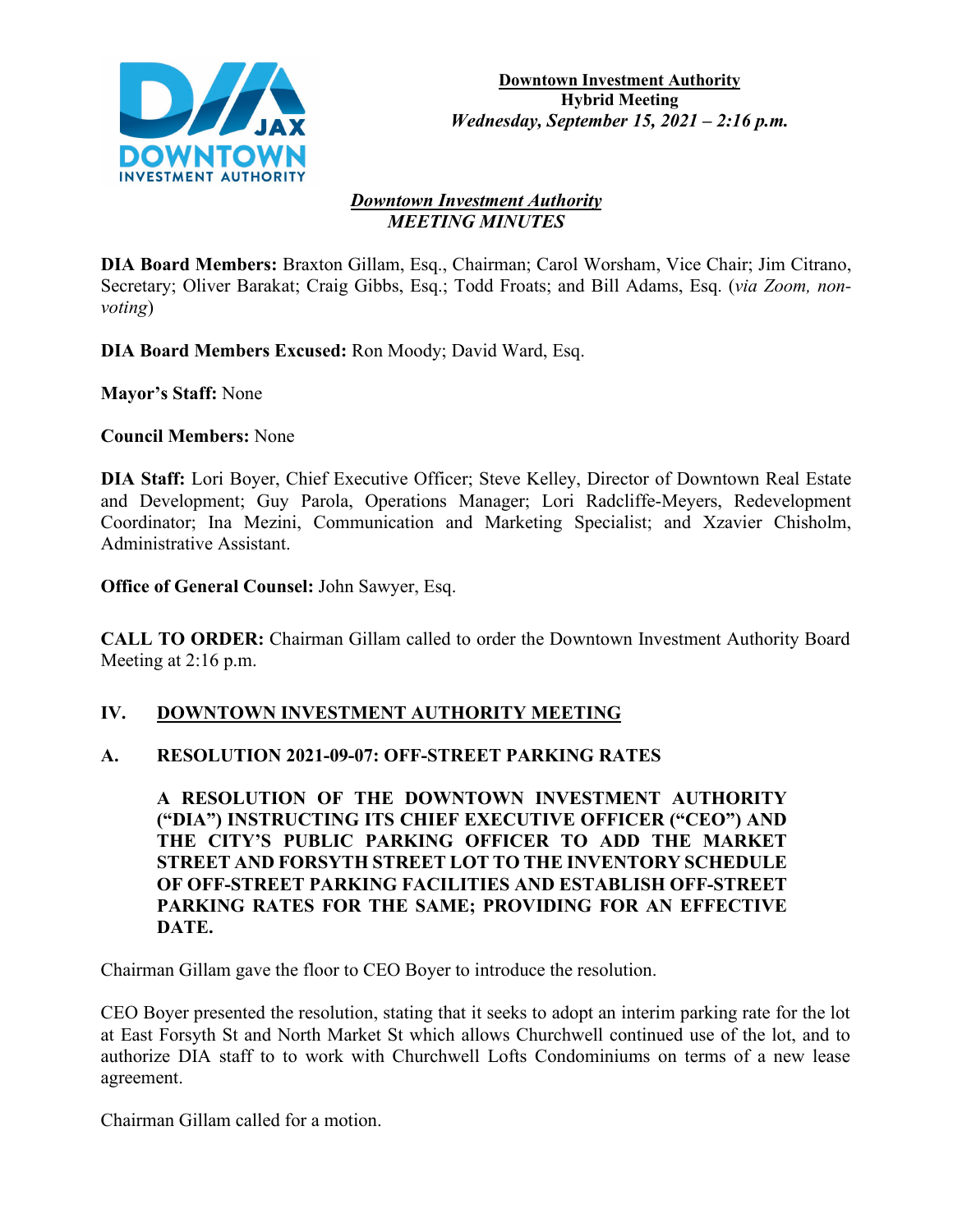Downtown Investment Authority DIA Meeting Minutes – Wednesday, September 15 – 2:16 p.m. Page 2 of 6

| <b>Motion:</b> | Board Member Worsham moved to approve the resolution as presented |
|----------------|-------------------------------------------------------------------|
|                | <b>Seconded:</b> Board Member Barakat seconded the motion         |

Chairman Gillam called for discussion.

CEO Boyer responding to a question from Board Member Barakat, stated that the agreement is on a month-to-month basis unless a contract is entered into with different terms.

Chairman Gillam asked for a brief description of what the process would look like. CEO Boyer responded that Churchwell would immediately reserve a specified number of spaces. Failure to do so would allow those spaces to be available to the general public. For Churchwell to get those spaces again would depend on availability.

Ms. Cyndy Trimmer, representing Churchwell Condo Association, stated that her client has been working with DIA since January to find an agreement and asks that the board carry their existing rate forward on a month-to-month basis until a new agreement can be reached.

CEO Boyer responding to a question from Chairman Gillam, stated the settlement agreement approved by City Council provides that at termination of the lease, the rate goes to market rate. Adding that, the DIA cannot extend a discount without first getting City Council approval and Public Works has recently sent out a letter notifying the Churchwell Condo Association to vacate at the end of the month when their lease expires. CEO Boyer stated that it would take at least 3 months to get another agreement passed through City Council and suggested that offering an incentive is an option.

Board Member Citrano stated that the current resolution for a month-to-month market rate agreement is the only way they are able to keep using their parking spaces until a new agreement can be reached, but would like DIA staff to continue to work with Churchwell to negotiate an agreeable solution.

Board Member Worsham agreed with Board Member Citrano and suggested offering Churchwell a credit. There was unanimous agreement among the Board. Chairman Gillam stated the situation is evidence of a continued need for more staff resources and he is sensitive to the concerns expressed by

Churchwell.

Chairman Gillam gave the floor to representatives from Churchwell.

Ms. Cyndy Trimmer provided a brief statement to the board explaining that she has not seen the aforementioned settlement agreement but trust CEO Boyer's interpretation of the document.

Cameron Nord, of Churchwell Condo Association, stated his frustration with the circumstances considering their continued attempts to negotiate in good faith.

There was unanimous agreement among the board that they are sympathetic to Churchwell's frustration but that they do not have the authority to offer an immediate remedy, and urging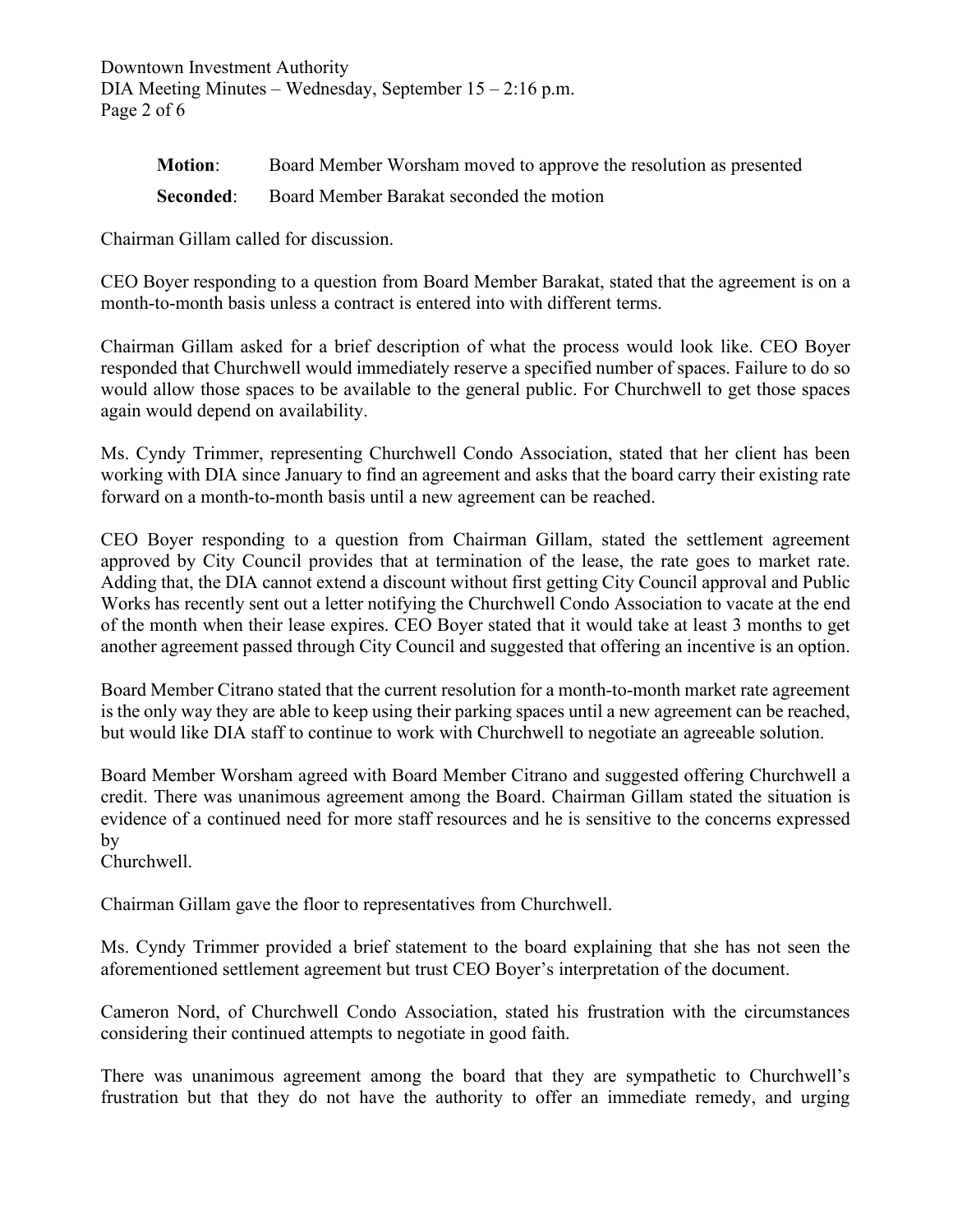Downtown Investment Authority DIA Meeting Minutes – Wednesday, September 15 – 2:16 p.m. Page 3 of 6

understanding that staff often lack the necessary bandwith to solve every issue, but also encouraging staff to work diligently with Churchwell to find an agreeable solution. Chairman Gillam called for a vote.

**Vote: Aye: 6 Nay: 0 Abstain: 0**

### **THE MOTION PASSED UNANIMOUSLY 6-0-0**

### **B. RESOLUTION 2021-09-04: SPONSORSHIP DELEGATION AUTHORITY**

**A RESOLUTION OF THE DOWNTOWN INVESTMENT AUTHORITY ("DIA") DELEGATING TO THE CHIEF EXECUTIVE OFFICER ("CEO") DECISION MAKING AUTHORITY ON THE BEHALF OF THE DIA TO CONTRIBUTE TO OR SPONSOR EVENTS AND PROGRAMMING THAT ARE CONSISTENT WITH THE MISSION AND THE REDEVELOPMENT GOALS OF THE BUSINESS INVESTMENT AND DEVELOPMENT PLAN ("BID PLAN") AND DO NOT EXCEED \$ \_\_\_\_\_\_\_\_\_\_ PER EVENT OR PROGRAM; REQUIRING THE CEO TO PROVIDE MONTHLY REPORTS OF AMOUNT AND TYPE OF CONTRIBUTIONS; INSTRUCTING ITS CEO TO TAKE ALL NECESSARY ACTIONS TO EFFECTUATE THE PURPOSE OF THIS RESOLUTION; PROVIDING FOR AN EFFECTIVE DATE.**

Chairman Gillam gave the floor to CEO Boyer to introduce the resolution.

CEO Boyer provided a brief overview of the resolution, stating that it gives staff the ability to approve sponsorships not to exceed \$2500. Sponsorships would include special events and programming downtown.

Chairman Gillam called for a motion.

**Motion**: Board Member Froats moved to approve the resolution as presented

**Seconded:** Board Member Gibbs seconded the motion

Board Member Barakat stated that he supports the resolution but would like to see the board establish guidelines for what kind of events they would sponsor.

Board Member Gibbs asked how many of the events does staff anticipate. CEO Boyer responded that she anticipates four or five.

Chairman Gillam called for a vote.

**Vote: Aye: 6 Nay: 0 Abstain: 0**

**THE MOTION PASSED UNANIMOUSLY 6-0-0**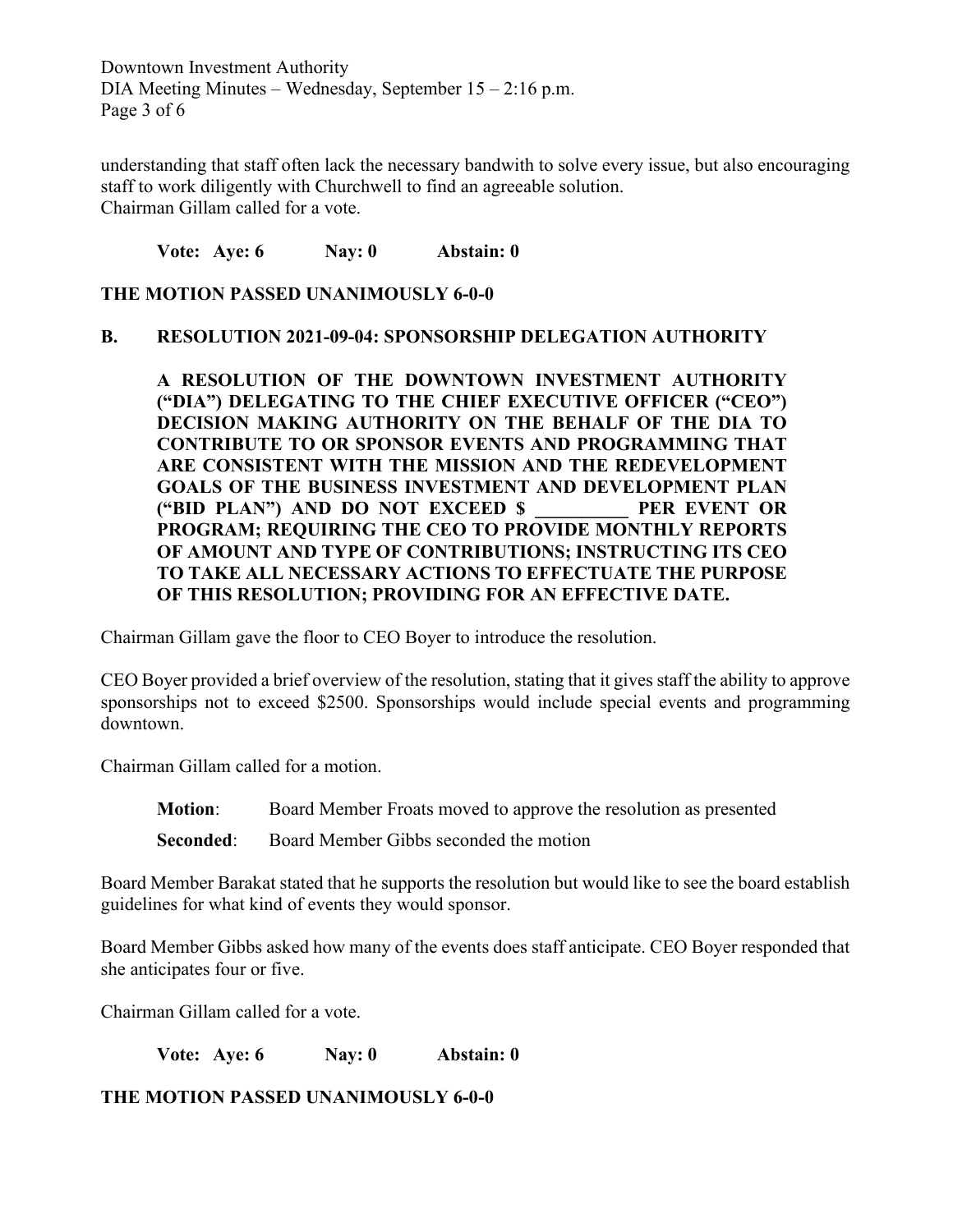# **C. JULY 29, 2021 DOWNTOWN INVESTMENT AUTHORITY BOARD MEETING APPROVAL OF THE MINUTES**.

Seeing no comments, Chairman Gillam called for a motion.

**Motion**: Board Member Froats moved to approve the minutes as presented

**Seconded:** Board Member Gibbs seconded the motion

Seeing no comments, Chairman Moody called for a vote.

**Vote: Aye: 6 Nay: 0 Abstain: 0**

### **THE MOTION PASSED UNANIMOUSLY 6-0-0**

Board Member Barakat left the meeting.

### **V. NEW BUSINESS**

None.

## **VI. CEO INFORMATIONAL BRIEFING**

## **A. Bi-monthly MOSH Negotiations Update**

CEO Boyer provided a status report:

- MOSH has been in dialogue with the Dupont Fund and DVDL (David Van Der Leer).
- Working with public works to start site testing, gathering geotechnical data and define site boundaries.

## **VII. CHAIRMAN REPORT**

Chairman Gillam recognized Board Member Gibbs for his service as Chairman and presented him with a plaque.

Chairman Gillam called for a motion.

**Motion**: Board Member Worsham moved to approve the honorary resolution

**Seconded:** Board Member Froats seconded the motion

**Vote: Aye: 5 Nay: 0 Abstain: 0**

**THE MOTION PASSED UNANIMOUSLY 5-0-0**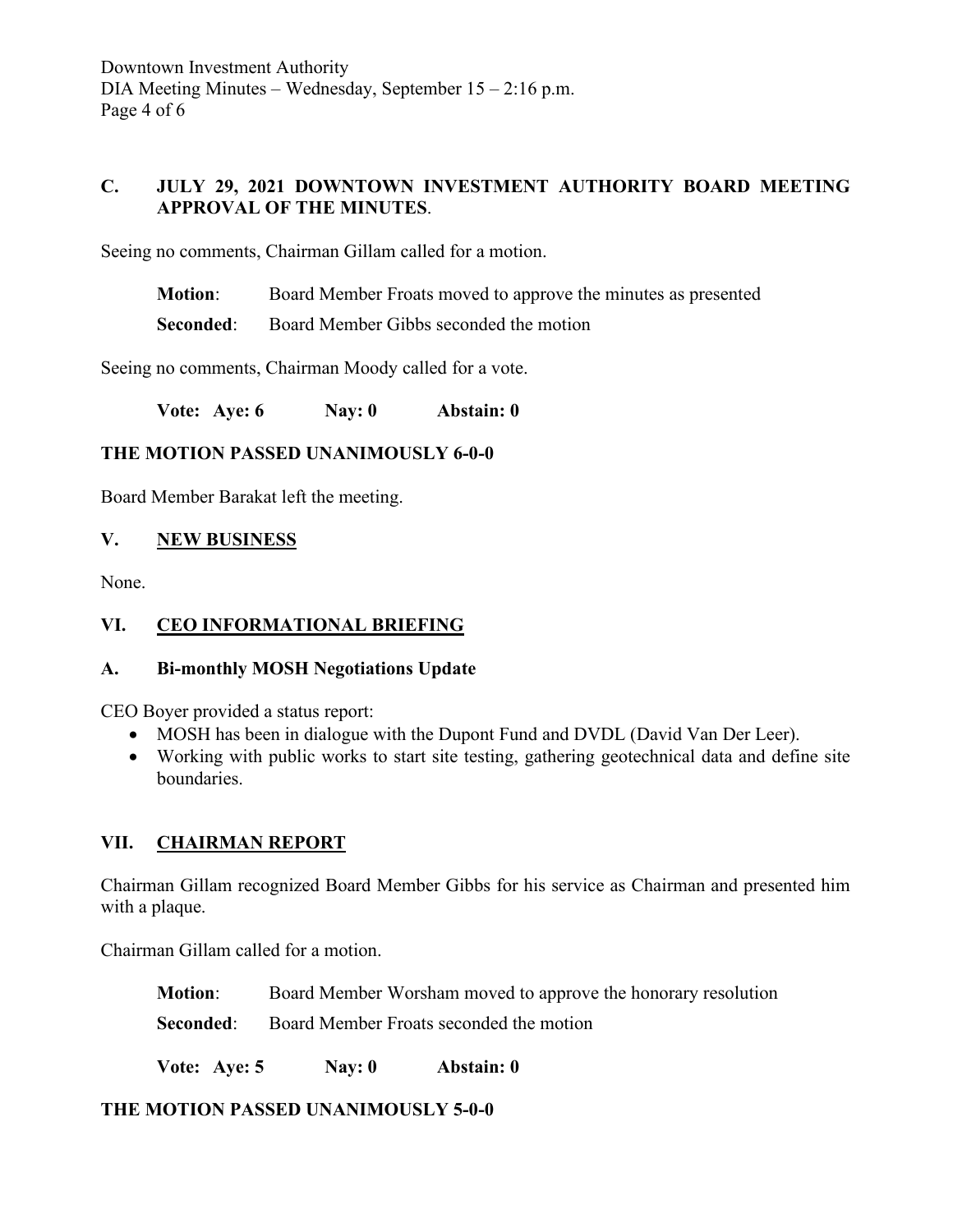Downtown Investment Authority DIA Meeting Minutes – Wednesday, September 15 – 2:16 p.m. Page 5 of 6

Board Member Gibbs thanked the board and staff.

# **VIII. PRESENTATION**

A. 15-Minute Willdan Market & Feasibility Study

Mr. Steve Kelley provided opening remarks regarding the Market & Feasibility Study and introduced Molly McKay of Willdan Financial Services.

Molly McKay, of Willdan, gave a presentation on the Market & Feasibility Study.

CEO Boyer provided a follow-up:

- All targets that were easily measurable were met or exceeded.
- Some districts may no longer need incentives or need the same incentives.
- They have looked at how to improve metrics to ensure goals are met.
	- B. 15-Minute Q&A Willdan

Board Member Gibbs asked which district is the furthest along. Molly McKay and James Edison responded that the answer is hard to discern but noted that the southbank, central core and sports and entertainment districts come to mind.

Board Member Citrano noted that there needs to be discussion on how to bring people back to downtown in light of the pandemic and the newly adopted hybrid form that businesses are utilizing. CEO Boyer responded that the discussion occurs frequently, adding that one strategy has been to increase the number of residents to offset the loss of employees downtown.

Board Member Worsham asked if there are any recommendations on what the top priorities should be. Mr. Steve Kelley and Ms. Molly McKay responded that the goal was to compile and analyze the data, not to bring forth recommendations.

Chairman Gillam gave the floor to CEO Boyer to provide a presentation.

CEO Boyer described a gantt chart handout provided to board members that shows the current status and progress of DIA projects.

Board Member Froats asked what Build Up Downtown is. Mr. Allan DeVault responded that it is a group of downtown stakeholders who want to create an advocacy group to assist with research and project development.

Chairman Gillam thanked DIA staff and provided closing remarks.

# **IX. ADJOURN**